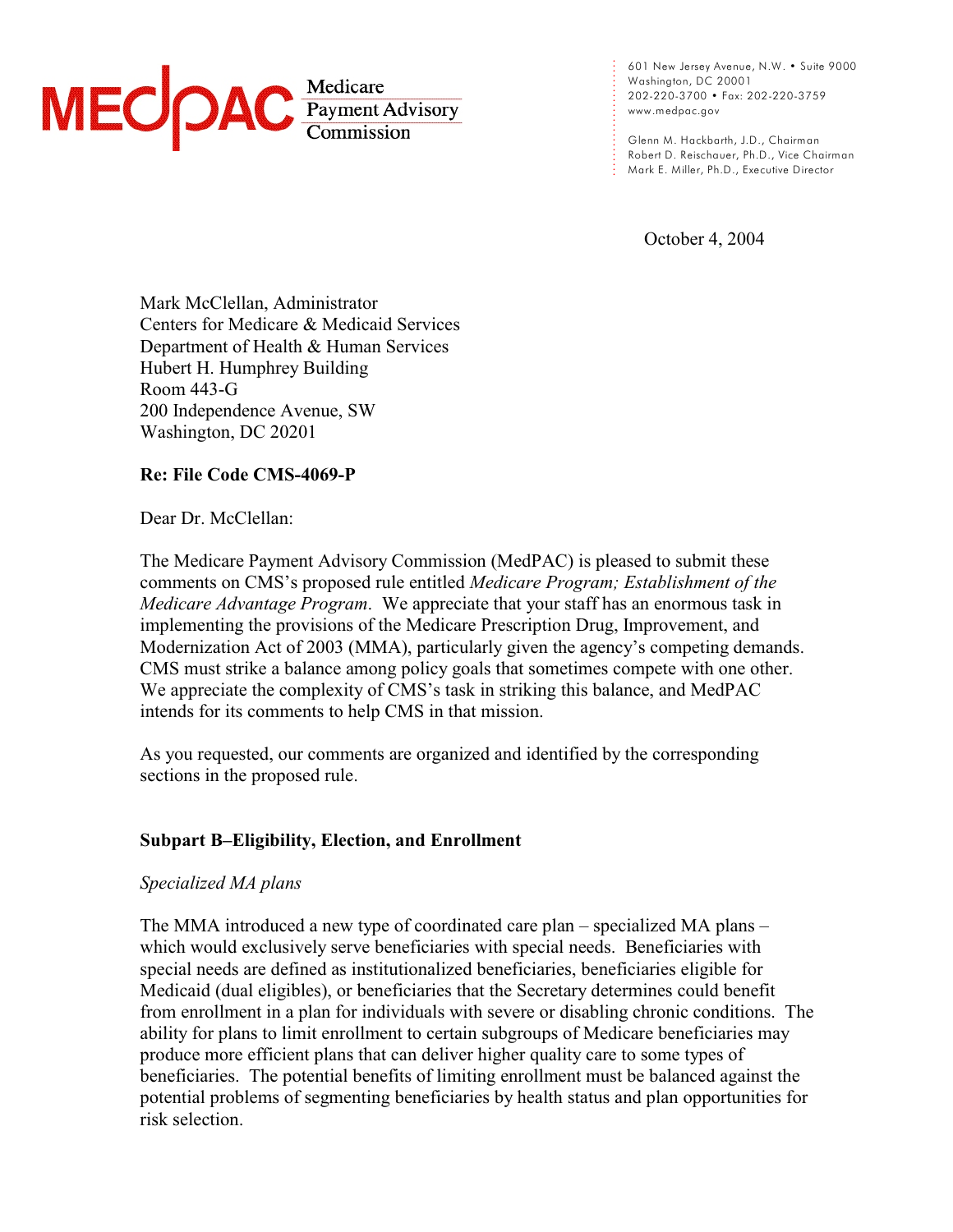In the proposed rule, CMS has requested input on how to identify subgroups of beneficiaries that would be appropriate under the chronic condition definition. Chronic condition plans should be based on conditions for which alternate care delivery models, such as disease management, and evidence-based medicine practices exist. In setting priorities, the conditions selected should also be expensive and prevalent for there to be savings and risk-management potential, although plans are responsible for the entirety of care for their members. Additionally, because payments for beneficiaries with costly conditions would be high, the potential gains from skimping on quality also would be high. Therefore, the conditions selected should be associated with recognized quality measures because CMS should carefully monitor quality delivered by specialized plans to protect vulnerable beneficiaries and the Medicare program.

One chronic condition that could meet these criteria is ESRD. While we support allowing ESRD beneficiaries to enroll in all MA plans, MedPAC believes that specialized plans for ESRD beneficiaries would also be appropriate given the successful demonstration program for beneficiaries with ESRD in the past. Other possible chronic condition subgroups could include diabetes and congestive heart failure. CMS would need to watch for problems with financial solvency of specialized plans, as the threat of plan failure would be higher if there were a smaller population over which to spread the risk. Also, CMS might need to refine the risk adjustment model for plans that specialize in one population, as the current system is designed for plans that serve a cross-section of beneficiaries.

# **Subpart C–Benefits and Beneficiary Protections**

## *Network adequacy flexibility*

CMS is proposing that regional MA plans need not always have a comprehensive network in place in all areas, but instead be required to offer members reasonable access to innetwork cost sharing.

In principle, this may be a wise approach, but CMS would need to carefully to carefully monitor situations to avoid potential problems. One problem situation could arise if plans did not have primary care providers in some areas. If a beneficiary who was considering the plan requested information on the network primary care providers in the local area, the network list would not show any and the beneficiary would be unlikely to join. If this were the case, the plan would be hard-pressed to demonstrate it was serving the entire region. CMS needs to monitor the networks closely to ensure that the PPOs make a good faith effort to provide network providers across the entire region and should require that plans publish the names of providers that qualified for in-network cost-sharing along with other network details. Otherwise, regional plans might operate like local plans and only sign up providers in the most attractive areas, thereby discouraging enrollment in less desirable areas.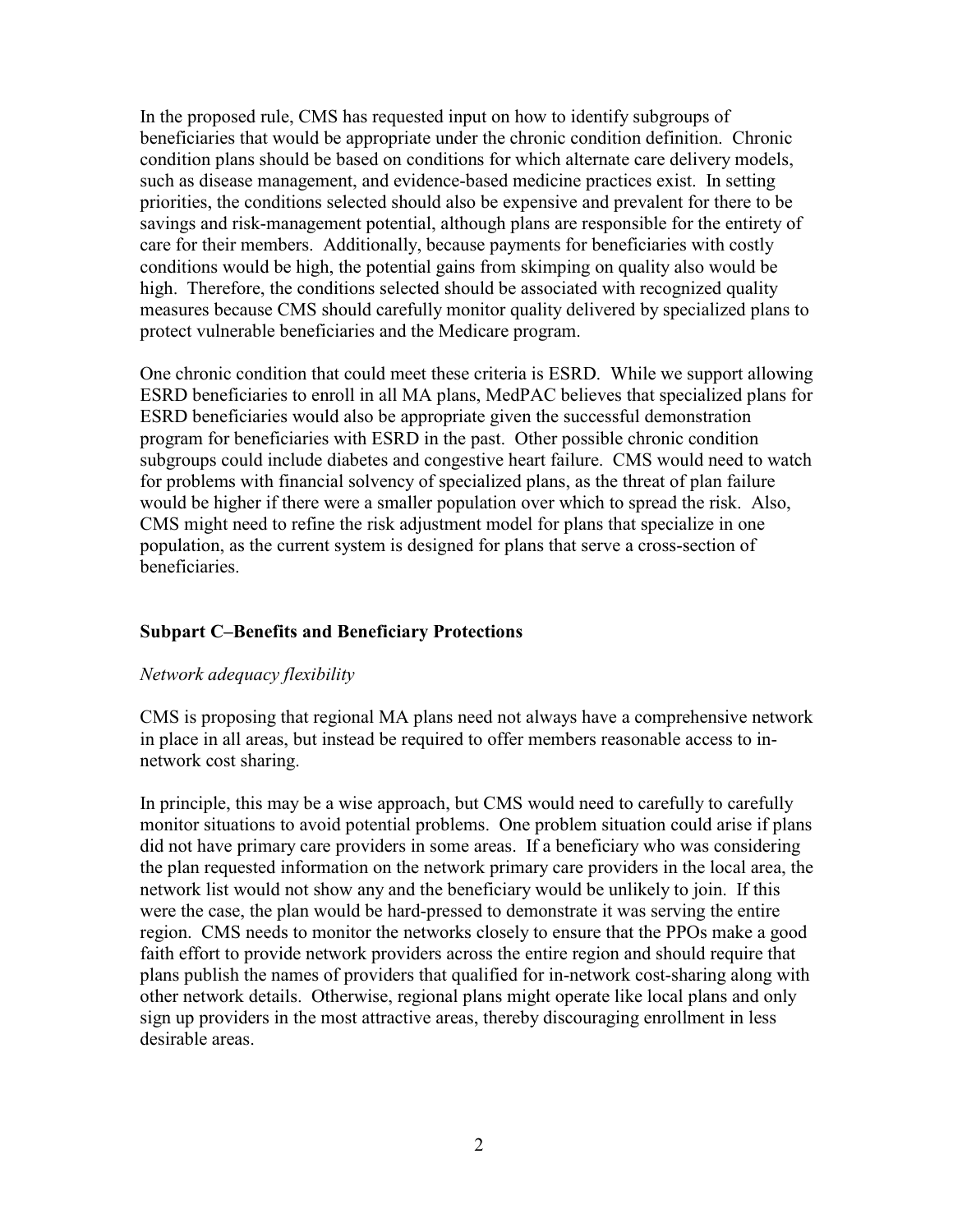# **Subpart D–Quality Improvement Program**

CMS asks for comments on whether it should require different types of plans to report comparable quality measures. The Commission acknowledges that PPOs do not currently report all HEDIS measures that are reported by HMOs. We think that the distinctions between HMOs and PPOs are blurring and that PPOs have improved their ability to collect this data. We believe that CMS should require uniform reporting of quality measures, with the acknowledgment that, according to the law, PPOs are only required to collect the measures related to services provided by network providers. Finally, we are disappointed that the MMA exempts MSA and PFFS plans from all quality data reporting requirements, even though those plans may require members to use a network of contracted providers.

# **Subpart F–Submission of Bids, Premiums, and Related Information and Plan Approval**

# *No optional supplementals covering Medicare cost sharing*

CMS proposes to prohibit plans from offering separately purchased add-on policies (optional supplementals) that would fill in any Medicare cost-sharing or lower Parts B or D premiums. CMS states several reasons supporting this policy including: Part D supplemental policies are prohibited in statute, and selling a policy that could affect Medicare service use by some (but not all) plan members would confuse the plan's bid for the basic Medicare benefits. Also, the rule would allow plans to offer supplemental policies that do not affect Medicare benefit use, such as dental or vision benefits. Plans could still offer a variety of comprehensive benefits through multiple packages.

MedPAC supports this choice because it would help the bidding process be more transparent and would not prevent plans from offering benefit choices.

# *Risk-adjustment of savings*

CMS also asked for input on how to risk adjust the plans savings calculations upon which rebate amounts are determined. Under one alternative presented, the savings would be risk-adjusted in a plan-specific manner, meaning that the difference between the plan's bid and benchmark is multiplied by the risk-adjustment factor of its members to calculate the rebate it receives from Medicare. Thus, Medicare's payments and savings from each plan are proportionate to the difference between the plan's bid and benchmark. This riskadjustment method would result in plans with sicker members getting more rebate money with which to fund supplemental benefits (or lower premiums) for their members.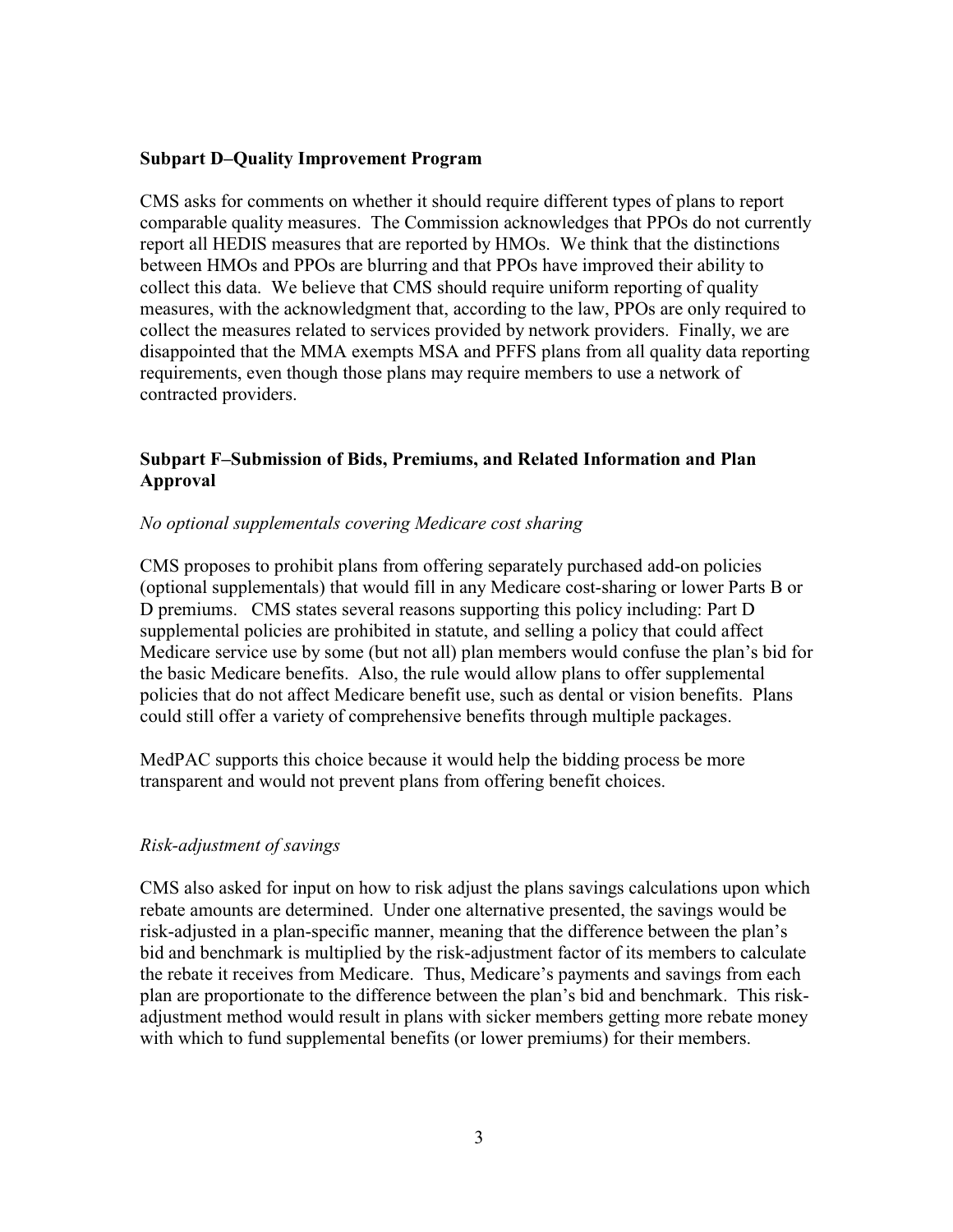The proposed rule voices the concern that this risk adjustment would mean that plans with the same bids in an area could get different rebates and be able to offer different premiums. If instead of risk-adjusting the savings, Medicare chose not to risk-adjust or to use a national or areawide average risk factor, plans who bid the same amount in the same area would get the same rebates. However, plans with relatively healthy beneficiaries would benefit disproportionately and if they attracted a healthy enough population they could even end up with payments higher than the benchmark.

The Commission supports the plan-specific risk-adjustment method. We believe that payments to plans should reflect both the efficiency of the plans and the health risk of their members. Plans with sicker members would need the extra funding to offer lower cost sharing because sicker members would have more cost-sharing liability. If instead of filling in cost sharing, plans use the rebates to lower the Parts B or D premiums, the plans with less healthy members would be able to offer lower premiums, which would serve to attract more healthy beneficiaries and move their overall risk back toward the average plan.

If CMS was concerned that too high a percentage of the rebates were inappropriately going to plans with high risk scores, it could create a corridor where a plan could not gain or lose more than a set percentage of rebates because of their risk score.

# **Subpart G–Payments to Medicare Advantage Organizations**

## *Intra-area variation*

Under the new bidding system, beginning in 2006, MA local and regional plans will submit bids that will be compared against benchmarks. The building blocks for the benchmarks are the current county-level payment rates. For local plans that submit a bid for a single county, the benchmark will be the county payment rate. If a local plan submits a bid for a multi-county area, the benchmark is defined in the MMA as the individual county rates in the area, weighted by the plan's enrollment in each county. The benchmark for the regional plans is defined as the individual county rates in the region, weighted by the number of Medicare beneficiaries in each county. Payments to a plan will reflect the plan's bid and the bid's relationship to it's benchmark. The MMA requires CMS to adjust payments to local and regional MA plans for variations in local payment rates within plan service areas. For 2006, CMS is considering how to adjust payments to an MA plan that has a service area larger than a single payment area (county or region).

It seems to us that the adjustment most consistent with the constraints of the MMA, and the most feasible to implement, is the county payment rates. MedPAC believes that there should be a level playing field for the different types of private plans. Because the different benchmarks are all built upon the county payment rates, and because the local